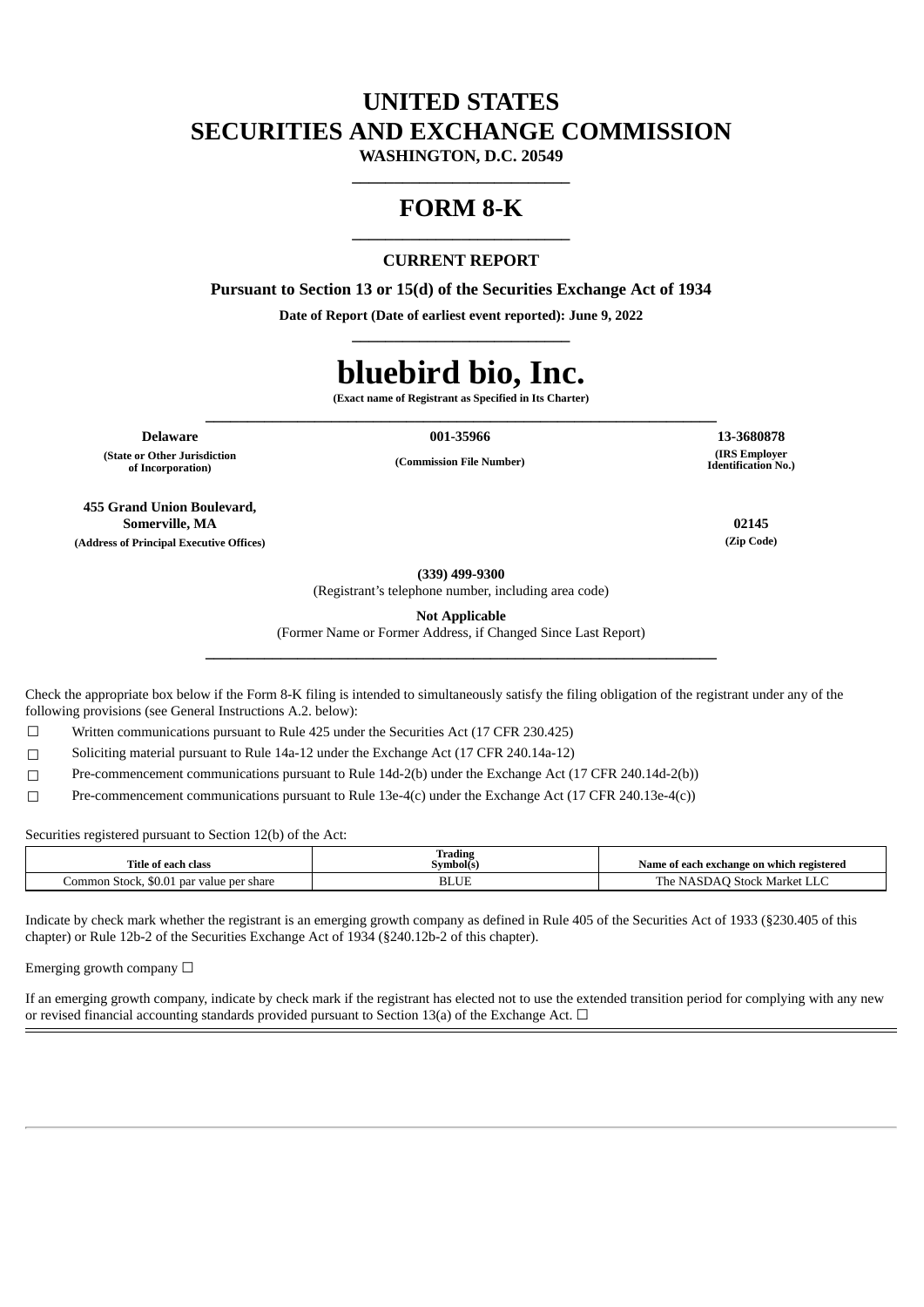### **Item 8.01 Other Events.**

On June 9, 2022, bluebird bio, Inc. ("bluebird" or the "Company") announced that the U.S. Food and Drug Administration's (FDA) Cellular, Tissue and Gene Therapies Advisory Committee (CTGTAC) has recommended approval of elivaldogene autotemcel (eli-cel) for the treatment of early active cerebral adrenoleukodystrophy in patients less than 18 years of age who do not have an available and willing human leukocyte antigen-matched sibling hematopoietic stem cell donor. On the question: "Do the benefits of eli-cel outweigh the risks, for the treatment of any sub-population of children with early active cerebral adrenoleukodystrophy," the CTGTAC voted 15 (yes) to 0 (no). The CTGTAC's recommendation is based on the Biologics License Application for eli-cel currently under priority review by the FDA with a Prescription Drug User Fee Act goal date set for September 16, 2022.